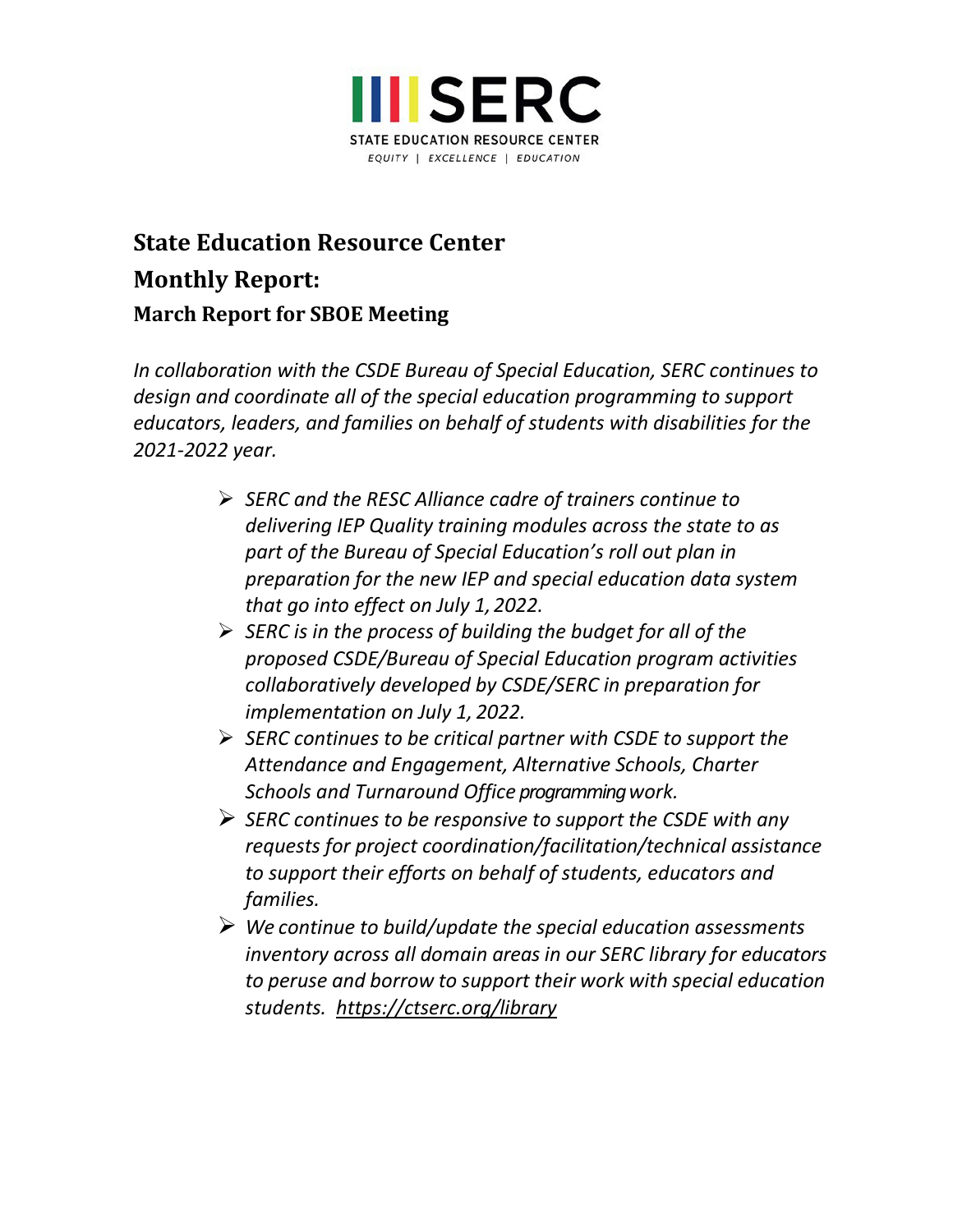*Below is a snapshot of our 2021-2022 Special Education programming supporting the Bureau of Special Education by topic from July 1, 2021- March 31, 2022.*



*Percentage of 21-22 IDEA Activities by Project as of 03/31/2022*

| <b>Project Name</b>                     | # of<br><b>Activities</b> |
|-----------------------------------------|---------------------------|
| Back-To-School                          | 1                         |
| <b>Dropout Prevention Initiative</b>    | $\mathcal{P}$             |
| <b>General Supervision/Monitoring</b>   | 2                         |
| Initiative on Diversity in Education    | 3                         |
| Leadership                              | 4                         |
| LRE/Inclusion                           | $\mathfrak{p}$            |
| Misc Bureau                             | 1                         |
| Paraprofessionals as Partners           | 4                         |
| Specific Learning Disabilities/Dyslexia | 13                        |
| Suspension/Expulsion                    | 11                        |
| <b>Technology in Education</b>          | $\mathcal{P}$             |
| Transition                              | 12                        |
| Youth Work                              | $\mathcal{P}$             |
| <b>Grand Total</b>                      | 59                        |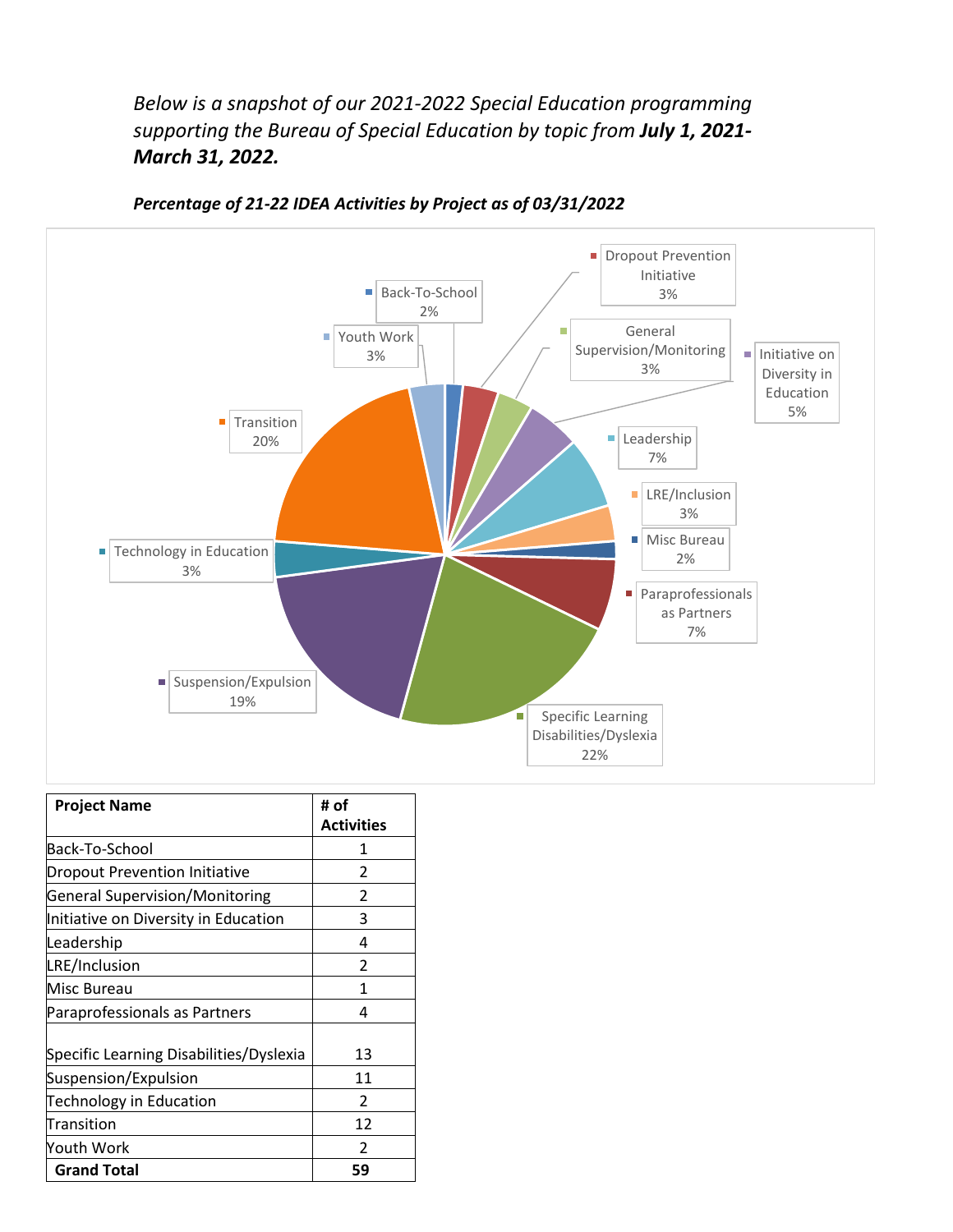*SERC continues to accept many requests from districts for customized contracts to address their specific professional learning needs relative to school/district priorities specifically around racial equity, special education, and curriculum and instruction topics. Below is a snapshot of in-district contracts by topic from July 1, 2021- March 31, 2022.*



*Percentage of 2021-2022 In-District Contracts by Topic as of 03/31/2022*

| 21-22 LEA Topics as of              | # of Contracts |
|-------------------------------------|----------------|
| 03/31/22                            |                |
| <b>Curriculum &amp; Instruction</b> | 19             |
| Data Driven Decision Making         | 2              |
| English Language Arts               | 1              |
| Facilitation                        | $\overline{2}$ |
| PBIS Implementation                 | $\overline{7}$ |
| <b>Professional Learning</b>        |                |
| Community                           | 1              |
| Reading                             | 1              |
| <b>SRBI Implementation</b>          | 2              |
| Universal Design for Learning       |                |
| (UDL)                               | 3              |
|                                     |                |
| <b>Racial Equity/Social Justice</b> | 24             |
| <b>Culturally Relevant Practice</b> | 8              |
| <b>Racial Equity</b>                | 16             |
| <b>Special Education</b>            | 16             |
| Co-Teaching                         | 2              |
| <b>Educational Benefit Review</b>   |                |
| Process                             | 1              |
| <b>IEP Rubric</b>                   | $\overline{2}$ |
| Inclusive Service Delivery          | $\overline{c}$ |
| Paraprofessionals                   | $\overline{2}$ |
| <b>Parent Involvement</b>           | $\mathbf 1$    |
| <b>Secondary Transition</b>         | $\mathbf{1}$   |
| Youth Leadership                    | 4              |
| <b>Grand Total</b>                  | 59             |